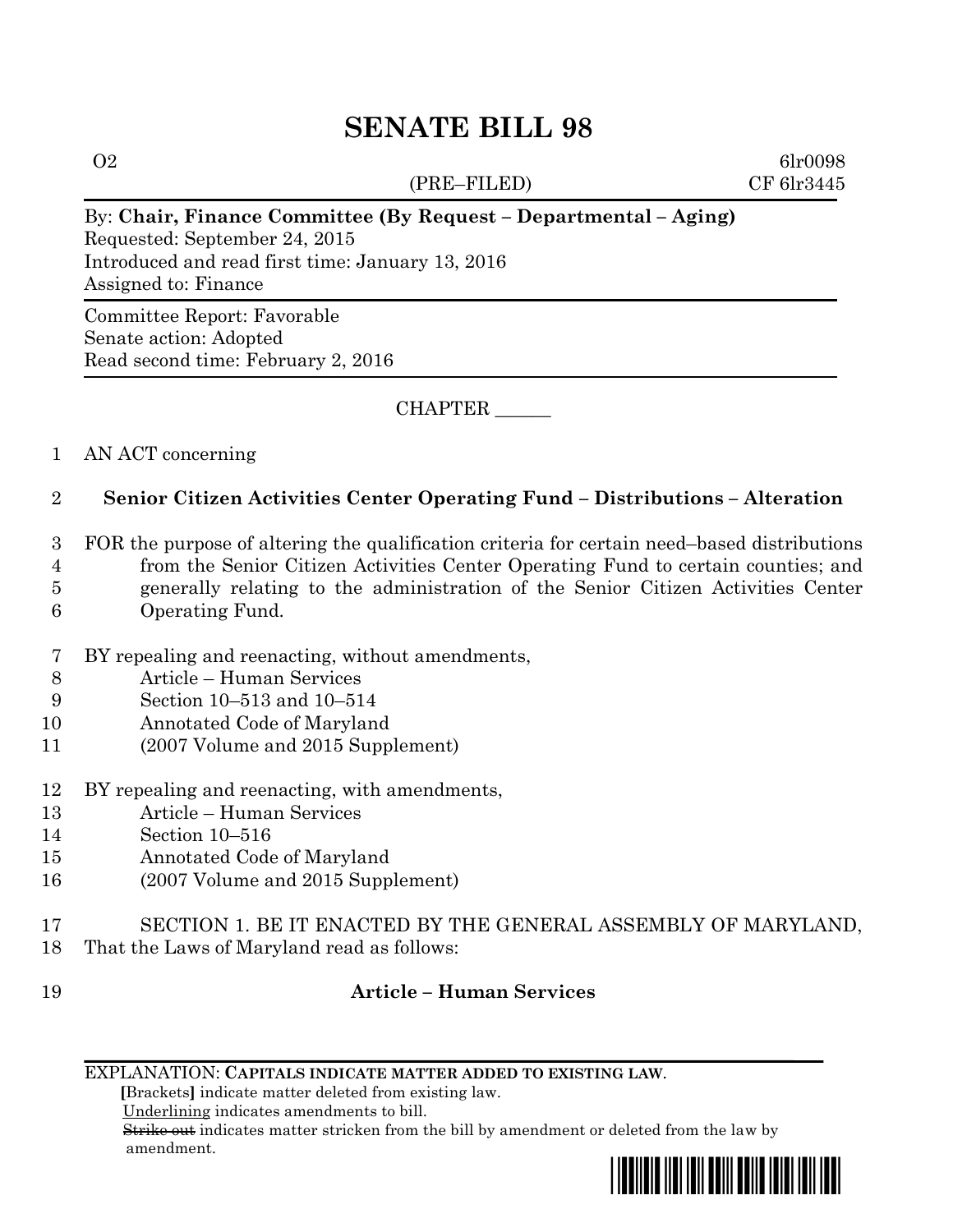|                                | $\overline{2}$                                                                                                                                                                                                                                                                                  | <b>SENATE BILL 98</b>                                                                                                                                                                                                                   |
|--------------------------------|-------------------------------------------------------------------------------------------------------------------------------------------------------------------------------------------------------------------------------------------------------------------------------------------------|-----------------------------------------------------------------------------------------------------------------------------------------------------------------------------------------------------------------------------------------|
| $\mathbf{1}$                   | $10 - 513.$                                                                                                                                                                                                                                                                                     |                                                                                                                                                                                                                                         |
| $\overline{2}$                 | (a)                                                                                                                                                                                                                                                                                             | In this part the following words have the meanings indicated.                                                                                                                                                                           |
| $\boldsymbol{3}$               | (b)                                                                                                                                                                                                                                                                                             | "Fund" means the Senior Citizen Activities Center Operating Fund.                                                                                                                                                                       |
| $\overline{4}$<br>$\bf 5$<br>6 | "Senior citizen activities center" means a community or neighborhood facility<br>$\left( \mathrm{c}\right)$<br>in which a broad spectrum of services are organized and provided to seniors and their<br>spouses, including health, social, nutritional, educational, and recreational services. |                                                                                                                                                                                                                                         |
| 7                              | $10 - 514.$                                                                                                                                                                                                                                                                                     |                                                                                                                                                                                                                                         |
| 8                              | (a)                                                                                                                                                                                                                                                                                             | There is a Senior Citizen Activities Center Operating Fund.                                                                                                                                                                             |
| 9<br>10                        | The Fund shall be used to supplement, but may not be used to supplant, any<br>(b)<br>existing funding for senior citizen activities centers in the State budget.                                                                                                                                |                                                                                                                                                                                                                                         |
| 11                             | $10 - 516.$                                                                                                                                                                                                                                                                                     |                                                                                                                                                                                                                                         |
| 12<br>13                       | (a)                                                                                                                                                                                                                                                                                             | The Fund is a continuing, nonlapsing fund that is not subject to $\S 7-302$ of the<br>State Finance and Procurement Article.                                                                                                            |
| 14<br>15                       | (b)<br>the State budget.                                                                                                                                                                                                                                                                        | The Fund consists of appropriations that are made to the Fund from<br>(1)                                                                                                                                                               |
| 16<br>17                       |                                                                                                                                                                                                                                                                                                 | For each fiscal year, the Governor shall include in the annual State<br>(2)<br>budget an appropriation of \$500,000 for the Fund.                                                                                                       |
| 18<br>19<br>20                 | $\left( \mathrm{c}\right)$                                                                                                                                                                                                                                                                      | Subject to paragraph (2) of this subsection, money from the Fund shall<br>(1)<br>be distributed to counties for senior citizen activities centers based on a competitive grant<br>process administered by the Department.               |
| 21<br>$\bf{22}$                |                                                                                                                                                                                                                                                                                                 | At least 50% of the Fund shall be distributed for senior citizen activities<br>(2)<br>centers on the basis of need, as determined by the Department, to counties:                                                                       |
| 23<br>24                       |                                                                                                                                                                                                                                                                                                 | that have developed and submitted a local strategic plan for<br>(i)<br>economic development that has been approved by the Secretary of Commerce; and                                                                                    |
| 25                             |                                                                                                                                                                                                                                                                                                 | for which:<br>(ii)                                                                                                                                                                                                                      |
| 26<br>27<br>28                 |                                                                                                                                                                                                                                                                                                 | the average rate of unemployment for the most recent<br>1.<br>18-month period for which data is available is greater than 150% of the average rate of<br>unemployment for the entire State during that same period; or                  |
| 29<br>30<br>31                 |                                                                                                                                                                                                                                                                                                 | the average per capita personal income for the most recent<br>2.<br>24-month period for which data is available is equal to or less than 67% of the average<br>personal per capita income for the entire State during that same period. |